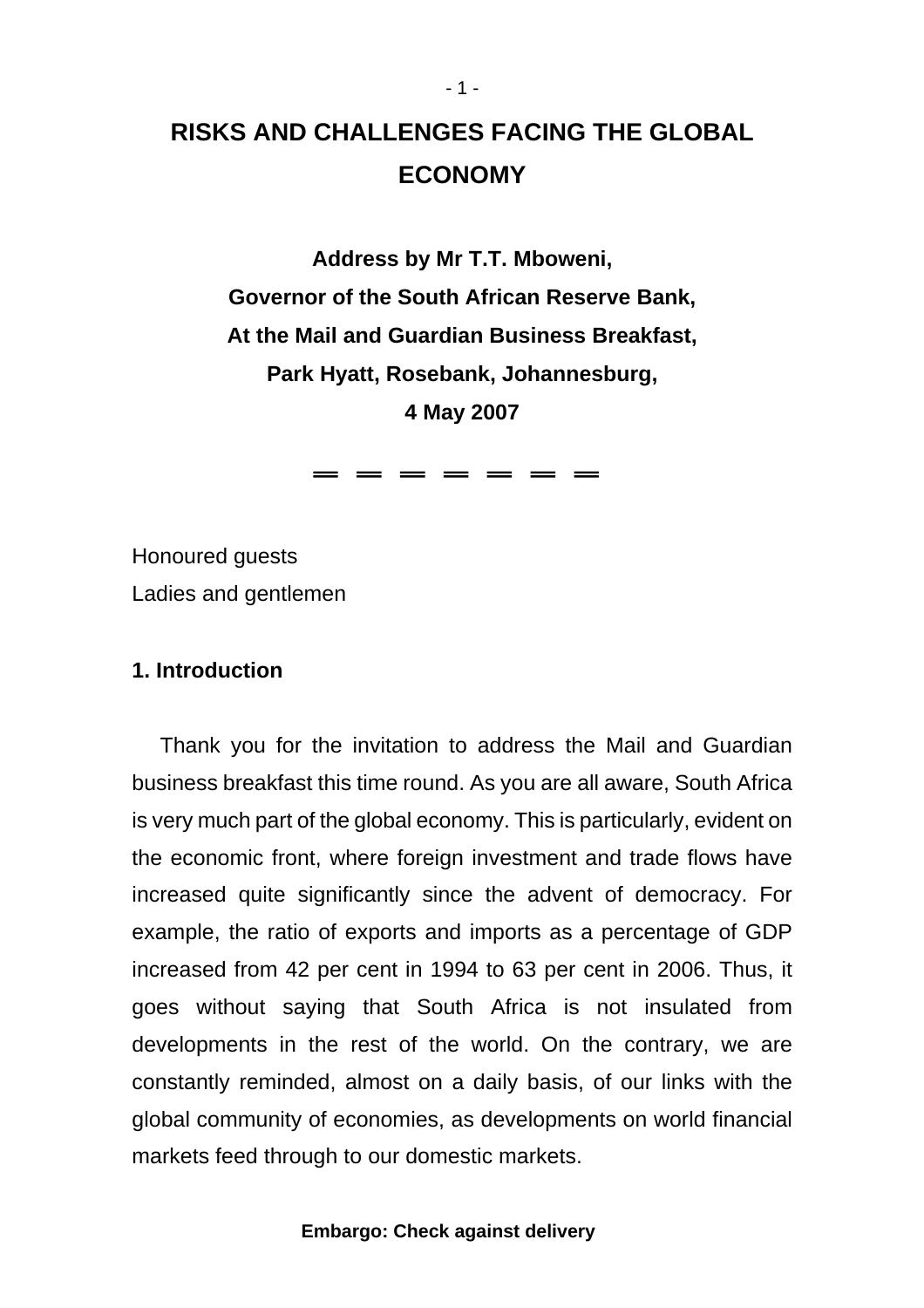In my remarks to you this morning I will look at recent international economic developments and consider the risks and challenges facing the global economy and their implications for the South African economy.

## **2. Recent global economic developments and prospects**

The world economy has been expanding at a strong rate over the past few years. According to estimates by the IMF, the world economy grew by 5,4 per cent last year, following the 4,9 per cent recorded in 2005. In fact, the growth rate during the last five years averaged 4,5 per cent making it the highest in more than three decades.

There are some important characteristics of the recent growth performance of the global economy. Firstly, it is clearly evident that world growth is now less dependent on the US economy. This is particularly the case when one considers the economic performance of the developing world. The average growth rate for developing and emerging countries as a group increased to around 7 per cent in the last five years from an average of 4,5 per cent in the preceding period. Growth performance in sub-saharan Africa has also improved. The region recorded growth of 5.7 per cent in 2006, marking the third consecutive year of growth in excess of 5 per cent. Secondly, despite the pickup in economic activity, inflation trends have been fairly subdued across most countries of the world. Part of the explanation for this development rests with the increased levels of globalisation that currently characterise the global economy. There is little doubt that the integration of countries like China and India into the world economy has not only had a positive effect on overall global growth, but has also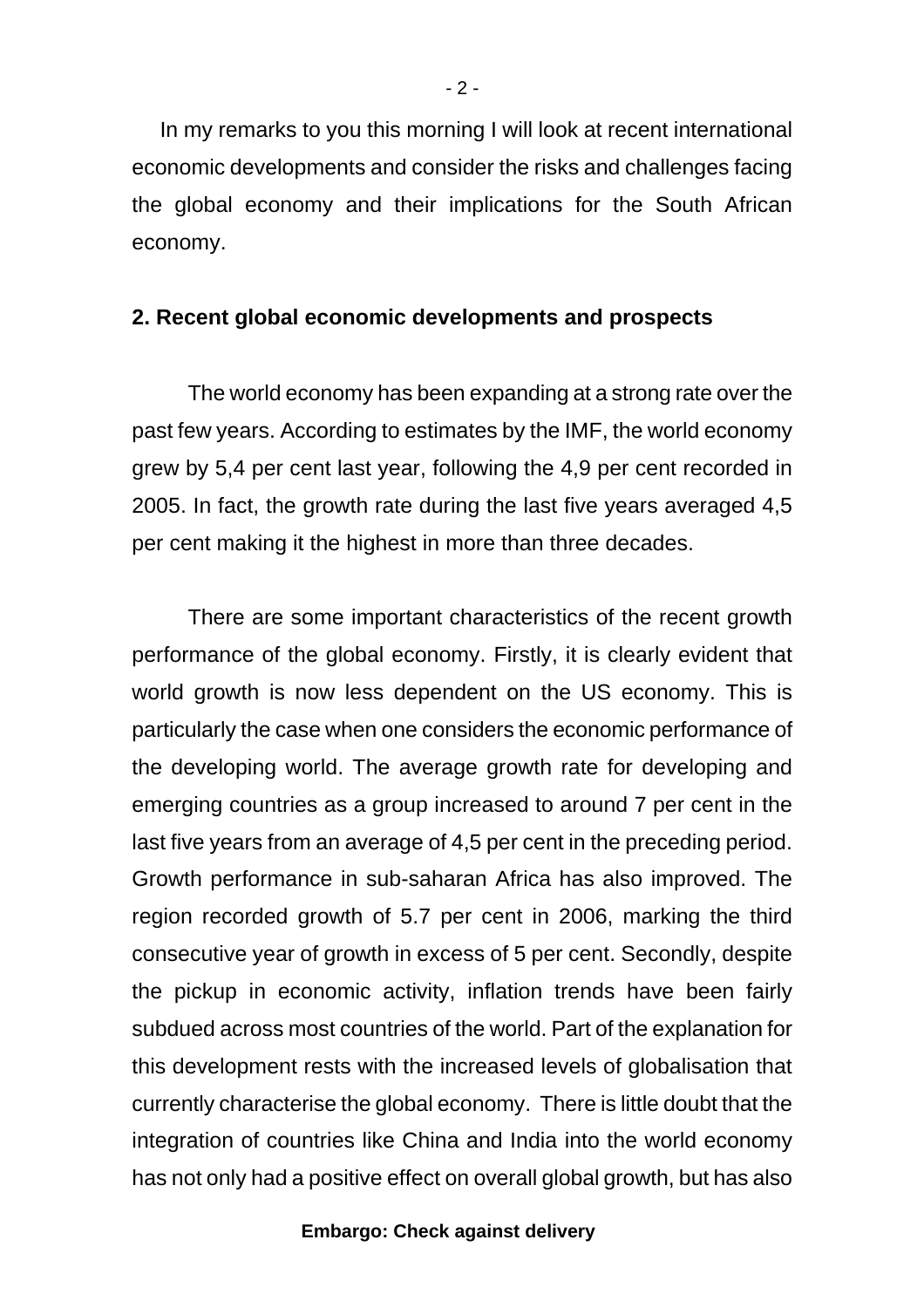had a dampening effect on global inflation.

Current projections show that macroeconomic developments in general are expected to remain favourable. For example, world growth is expected to moderate somewhat to 4.9 per cent over the next two years and inflation is expected to remain under control with world inflation approximating 3,5 per cent over the next two years. There are some risks and challenges however, accompanying these favourable projections. Let me now briefly turn to some of these issues.

### **3. Global inflation risks**

While the risks to world inflation may have moderated somewhat over the last six months, there are indications that renewed inflationary pressures could stem from capacity constraints in many countries as output gaps narrow. Although productivity growth has helped to dampen inflationary trends in many countries, the significant increases in economic activity over the last couple of years have led to production in many countries being close to, and in some cases exceeding the potential output level. The South African economy has grown by 5 per cent in each of the last three years, a level that we consider to be slightly above potential. In addition, capacity utilisation rates in manufacturing have increased to levels of around 87 per cent. Thus, all indications are that domestic capacity constraints have increased recently and when coupled with the narrowing of the output gaps internationally, the impact of these developments on the domestic inflation outlook requires close monitoring.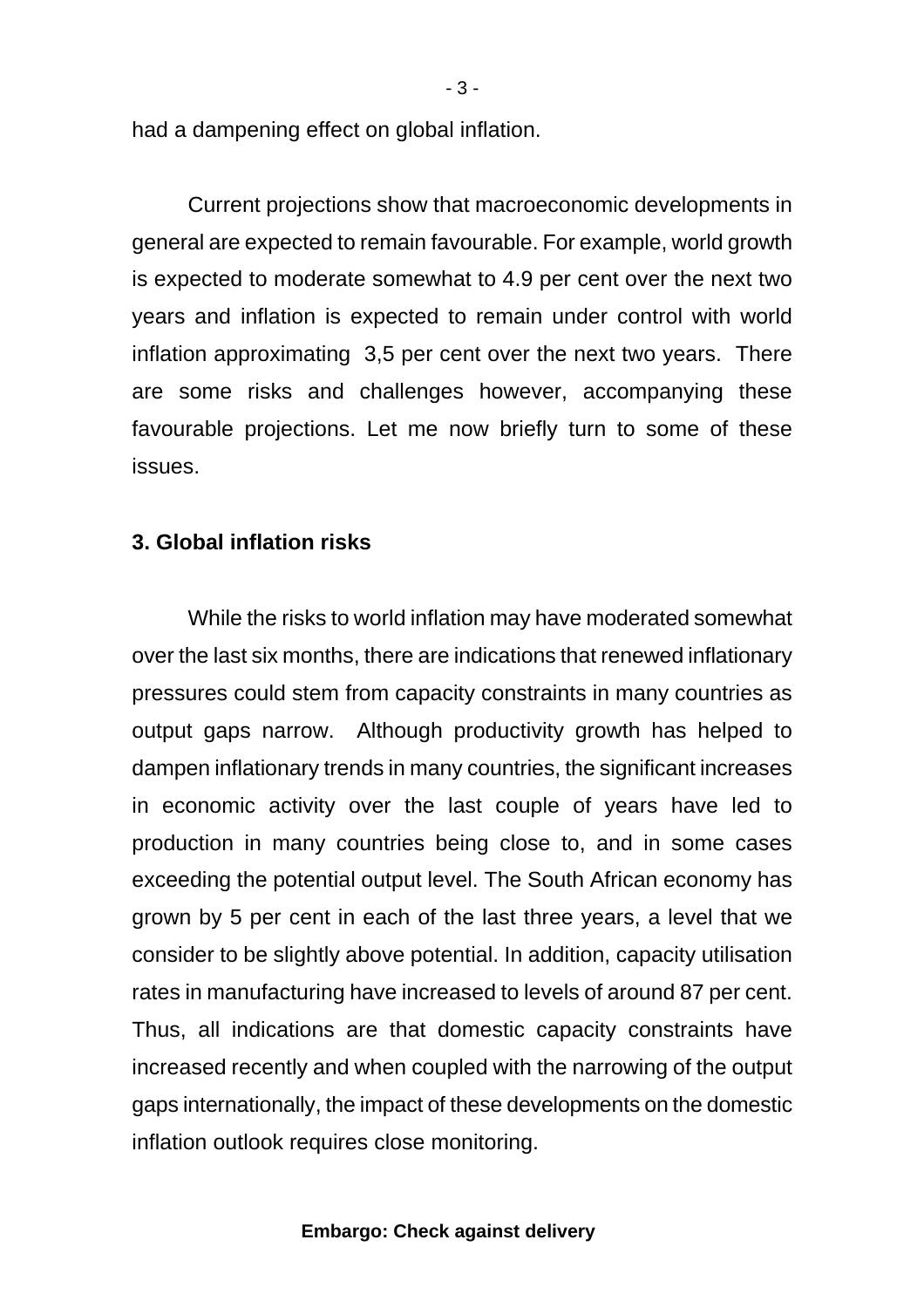The price of crude oil has increased quite significantly over recent years. The average price of North Sea Brent crude increased from US\$38 in 2004 to US\$55 in 2005, reaching US\$65 for 2006. Increased global demand and the perceived impact of geopolitical influences on global supply have been the dominant factors influencing oil prices. Geopolitical tensions have renewed in early 2007 thus causing a rebound in the price of brent crude oil from around US\$58 per barrel in January to around US\$68 per barrel in April thus, underscoring the volatile nature of the market.

High and volatile oil prices pose a significant risk as is clearly evident from recent inflation outcomes in South Africa. Petrol price changes over the past few months have mainly reflected the volatility in international oil prices and exchange rates. Petrol price developments are currently playing an important role in the less favourable outlook for domestic inflation. Persistently high and rising oil prices could cause higher inflationary expectations to become more entrenched, thus increasing the probability of a further tightening of monetary policy. While recent surveys indicate that inflation expectations remain relatively well anchored at levels consistent with the inflation target band in South Africa, we cannot afford to become complacent, vigilance is required of a central bank at all times.

While oil prices have received much of the attention, the prices of other commodities, most notably metals and minerals have been much stronger over the last year. Last year saw a strong upward shift in the prices of both precious metals (gold, and the platinum group) and base metals (all the others, but especially copper, aluminum, iron, zinc, nickel, tin, and refined products such as steel). The price of base

#### **Embargo: Check against delivery**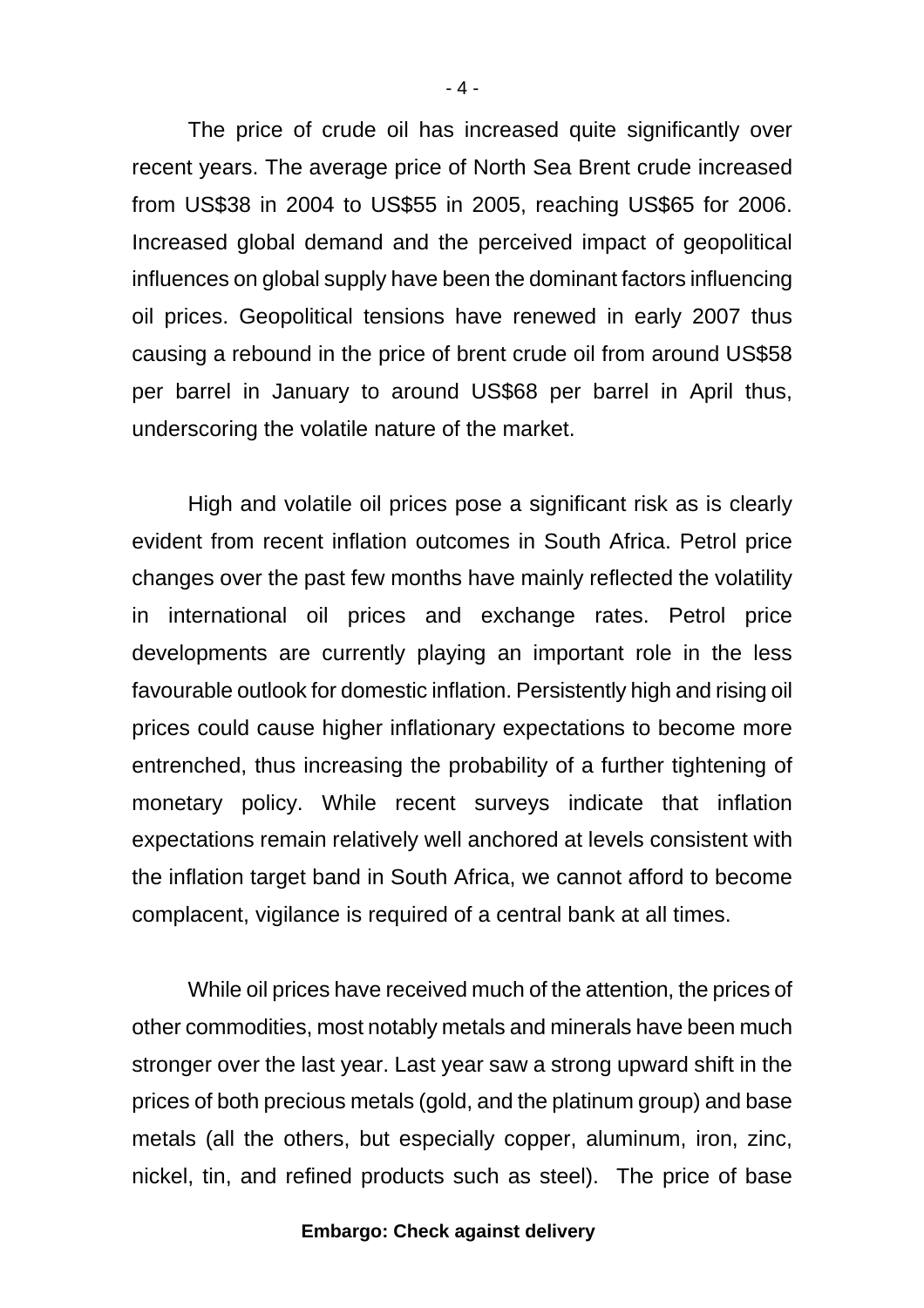metals continued to increase more significantly in 2007 with copper, aluminum and zinc reaching 7, 11 and 3-month highs respectively, while lead and nickel touched new all-time highs in April this year.

Commodities are increasingly being seen as a beneficial addition to traditional diversified investment portfolios. This is due to the fact that it has generally been uncorrelated to other asset classes while healthy growth in China and other developing economies, is expected to keep prices strong. In short, it would appear that commodities have become a much more sought after 'new' asset class for many portfolio managers. This has led to robust commodity returns, but has also left commodities prey to herding behaviour, making them more volatile and in fact, more correlated with other asset classes.

However, commodity price increases are somewhat of a double edged sword for South Africa. On the export side, it contributes to increased exports and economic growth. On the other hand, rising commodity prices could offset the positive terms of trade effect and lead to an increase in import prices and hence domestic inflation.

 A further threat to the inflation outlook emanates from buoyant housing markets in many countries which have also served to fuel domestic demand. There have been significant increases in consumption expenditures as a result of increased wealth effects emanating from rising house prices. South Africa is no exception. It is true that the low global interest rate environment has had much to do with these developments. However, the current tightening of monetary policy has given rise to concerns that a decline in residential investment could have wider adverse impacts on the rest of the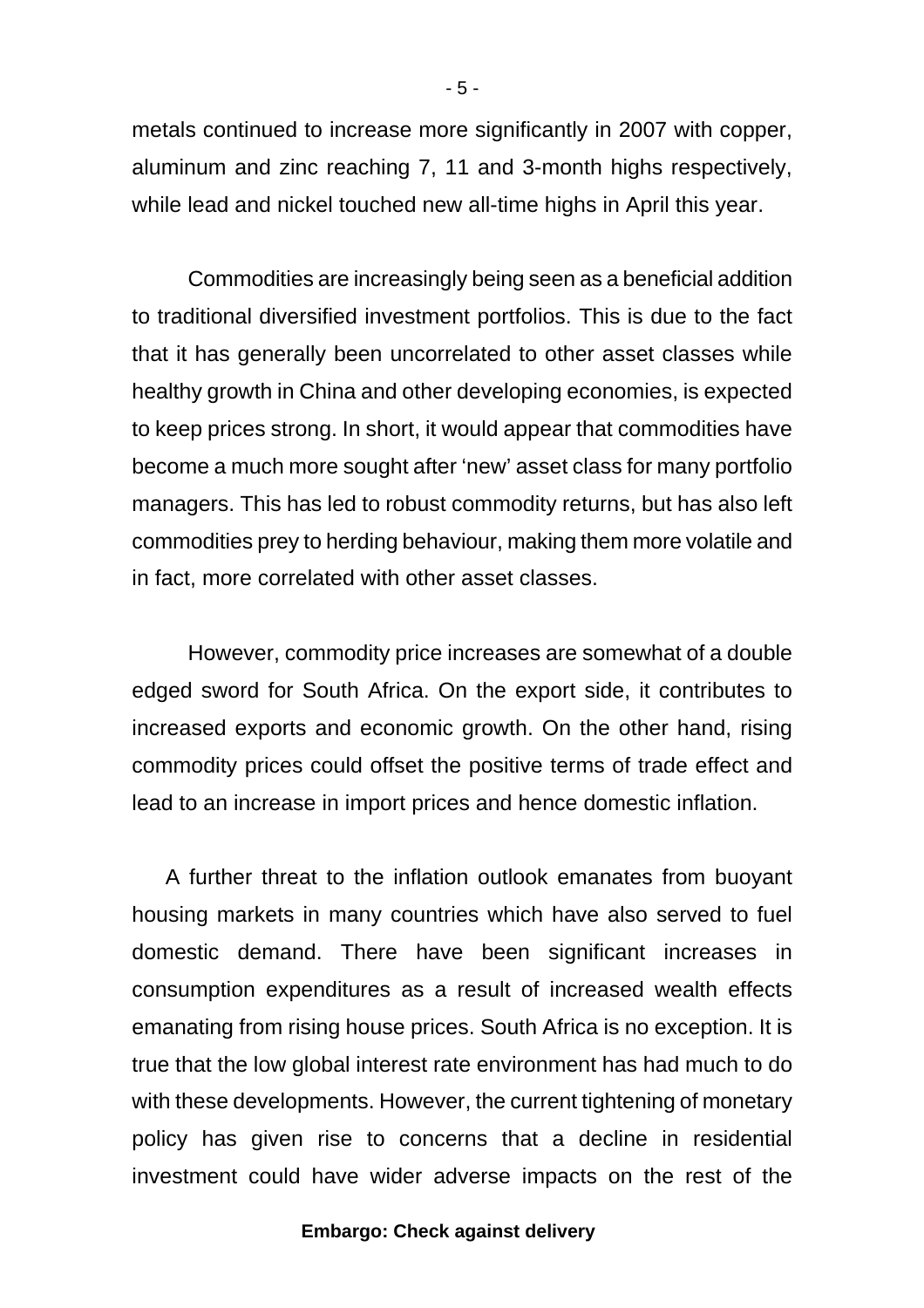economy. More specifically, problems related to the sub-prime mortgage market in the US have raised concerns about the probable adverse impacts of developments in the housing market on the rest of the US economy and on the rest of the world. While current indications are that these concerns may have dissipated somewhat, policymakers need to remain vigilant given the impact of asset price movements on macroeconomic developments.

## **4. Global financial market developments**

Against the background of favourable global economic developments over the past few years, global financial markets have experienced a sustained rally. Global equity markets in particular have performed strongly, with markets in Japan and Europe outperforming those in the United States. Emerging markets also benefited from continued inflows into their financial markets, and spreads continued to tighten while equity prices rose further. The EMBI+ spread has witnessed a steep decline over the past year, having broken below the record low 160 basis points threshold not too long ago. While the spread has spiked in times of increased risk aversion, it has in all the cases moved back to the pre-volatility levels, even surpassing previous lows. The MSCI emerging market equity index rose by almost 30 per cent in 2006 and by approximately 7 per cent thus far in 2007. Emerging market credit ratings have also improved since the end of 2004, marginally to below BB+, while there were 38 sovereign rating upgrades compared to only two downgrades.

Despite this positive view of emerging markets, risks remain as markets have been prone to contagion effects and reversals in

#### **Embargo: Check against delivery**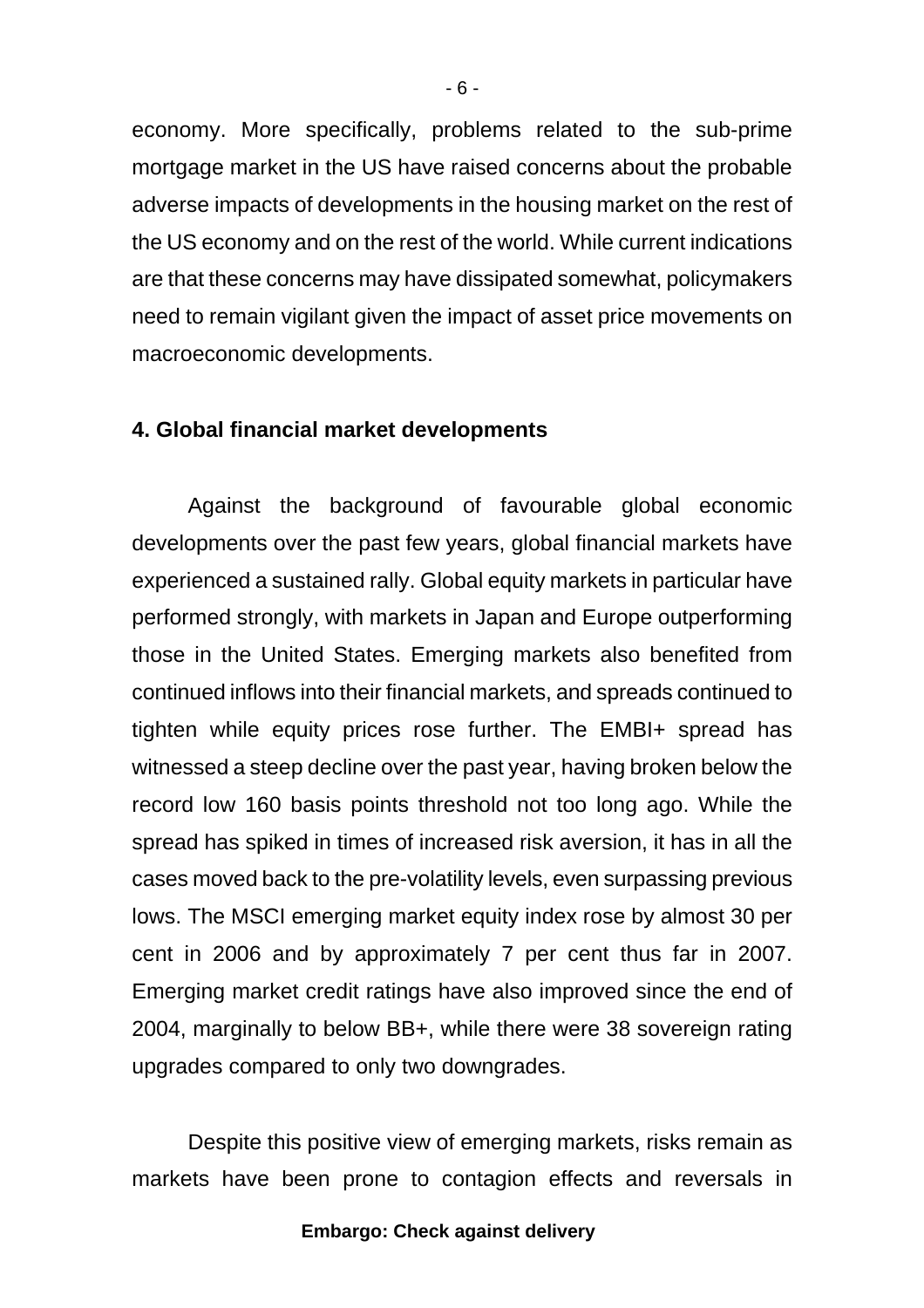response to various developments. There has been a fair amount of turbulence in financial markets over the past year, the causes of which have varied. In May 2006, concerns surrounding inflationary pressures in the US economy caused a sell-off in emerging markets. At that time, the market seemed to be of the view that central banks in general were behind the curve when it came to fighting inflation. As a result, expectations of a more aggressive monetary policy tightening by the major central banks removed some of the allure of emerging market assets. It also resulted in an unwinding of the so-called carry trades.

This unwinding of so-called carry trades gained momentum again in February and March 2007. This time it occurred against the background of concerns surrounding a possible recession in the US while the Bank of Japan's interest rate increase in February 2007 also resulted in investors unwinding their short yen positions. The abrupt decline in the Shanghai stock market, following speculation that China may introduce a capital gains tax on shares and expectations of tighter monetary policy in China propelled the sell-off to gain momentum,

Fortunately, these periods of increased risk aversion and sell-offs in riskier assets, including emerging markets, have been relatively brief with markets rebounding soon thereafter. This can most likely be ascribed to the fact that many regions, with the exception perhaps of the US, are experiencing much improved and healthy growth environments, driven to a significant degree by China and India. With the prolonged period of healthy global growth, strong capital inflows, substantial increases in foreign exchange reserves and improving terms of trade, emerging markets have witnessed robust expansion with limited inflationary pressures. Emerging markets have exploited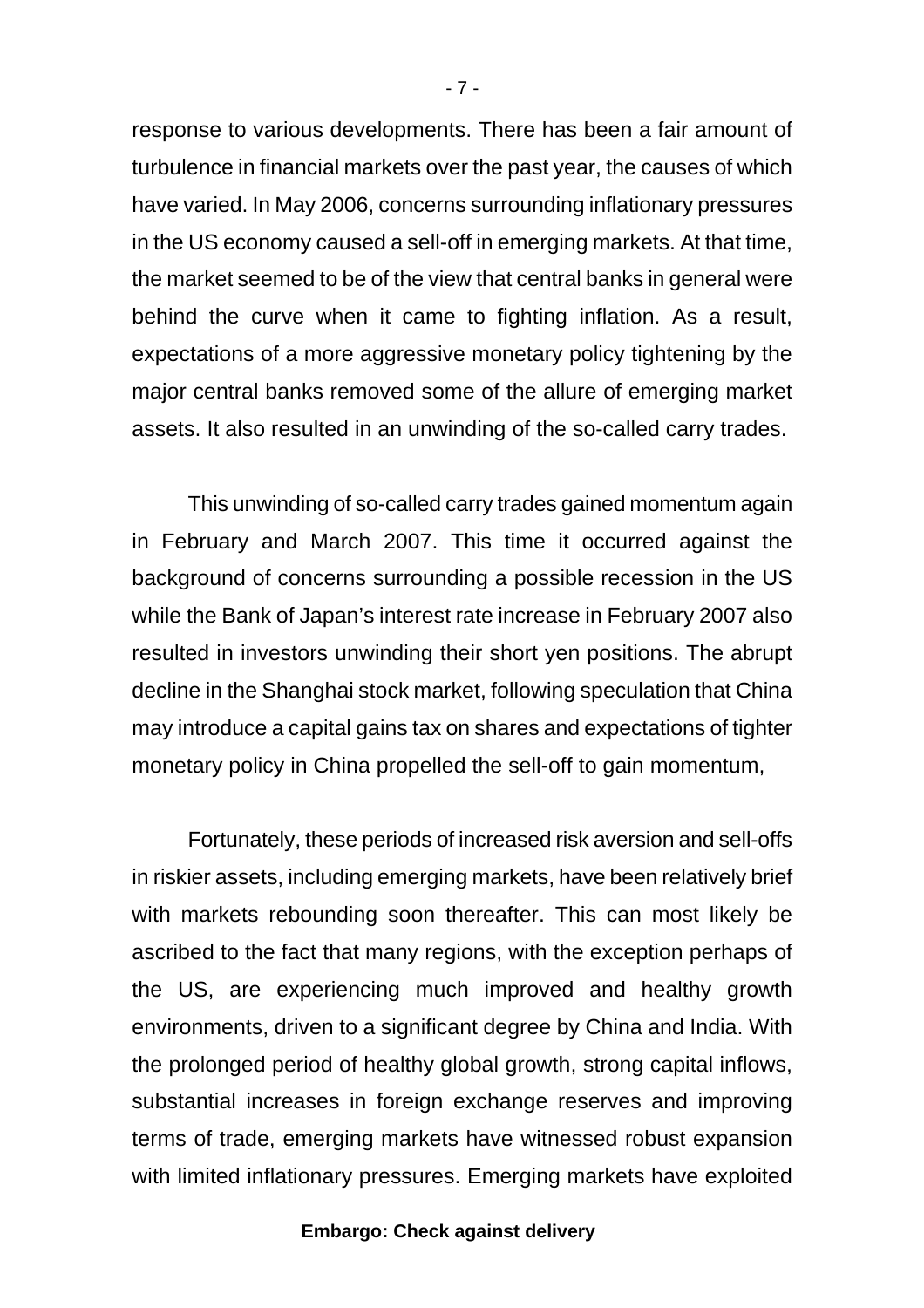the opportunity to expand their share of the global economy and become less dependent on the US. Nevertheless the bouts of volatility indicate the vulnerabilities and risks to which these countries are exposed.

# **5. Domestic financial market developments**

On the domestic front, the equity market has exhibited phenomenal performance over the past few years, with the South African All-share Index (Alsi) increasing from around 10 500 at the start of 2002 to over 28 000 in April 2007. Equity prices were mainly driven by rising commodity prices, especially gold, platinum and copper, which resulted in increases in the resources, gold and platinum indices. However, good economic fundamentals including steady interest rates in a low inflation environment and strong economic growth also played a major role in the demand for equities by nonresidents and contributed to broad-based increases in share price indices across all sectors. In comparing South Africa's equity market with the MSCI emerging market index, the Alsi follows much the same path as the emerging market index.

The domestic bond market has also rallied significantly over the past few years, despite the recent increases in the repo rate. Domestic government bonds have been supported by the exchange rate of the rand, low international bond yields, inflation remaining within the target range and a general lack of supply of government bonds in the market. The yield on the R157 bond declined from 12 per cent in 2002 to under 8 per cent in April 2007.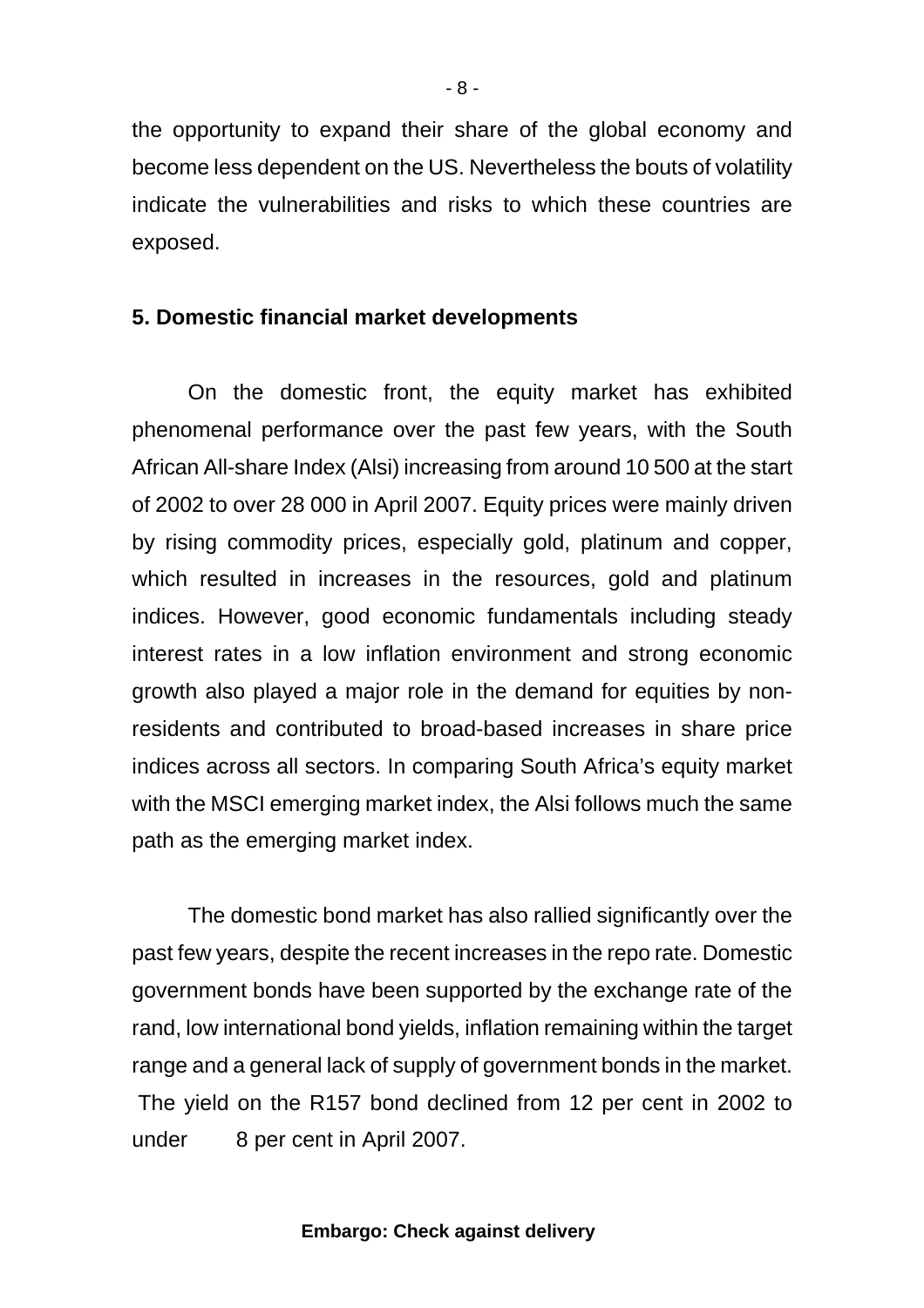South Africa's foreign currency denominated debt, as measured by the South African EMBI+ sub-index narrowed from over 270 basis points in 2002 to its current level of approximately 70 basis points. South Africa's individual foreign currency denominated bonds, have all witnessed a significant narrowing in spreads from time of issuance. The 10-year global bond, for example, which was issued at a 195 basis points in May 2005, is currently trading at around 80 basis points.

The rand has been influenced positively by the substantial inflows into the bond and equity markets, and the significant improvement in South Africa's foreign exchange reserves position. However, the combination of being one of the most liquid of the emerging market currencies and having a relatively wide deficit on the current account of the balance of payments has meant that the rand remains vulnerable to changes in international developments and sentiment. Nonetheless, demand for rand remained strong as reflected in the strong increase in turnover in the foreign exchange market. The average daily turnover against rand doubled since 2002 from USD6 billion to over USD12 billion. According to the latest BIS Triennial Survey, the rand's share of total currency distribution in global currency markets increased from 0,5 per cent in 1998 to almost one per cent in 2004. Volatility in the domestic currency market has been on a declining trend since 2001 - implied volatility declined from almost 50 per cent in 2002 to 13 per cent in March 2007.

### **6. The outlook for global growth and markets**

So far, financial market corrections have been relatively well contained and brief, even against the background of a slowing US economy. This can most likely be attributed to what appears to have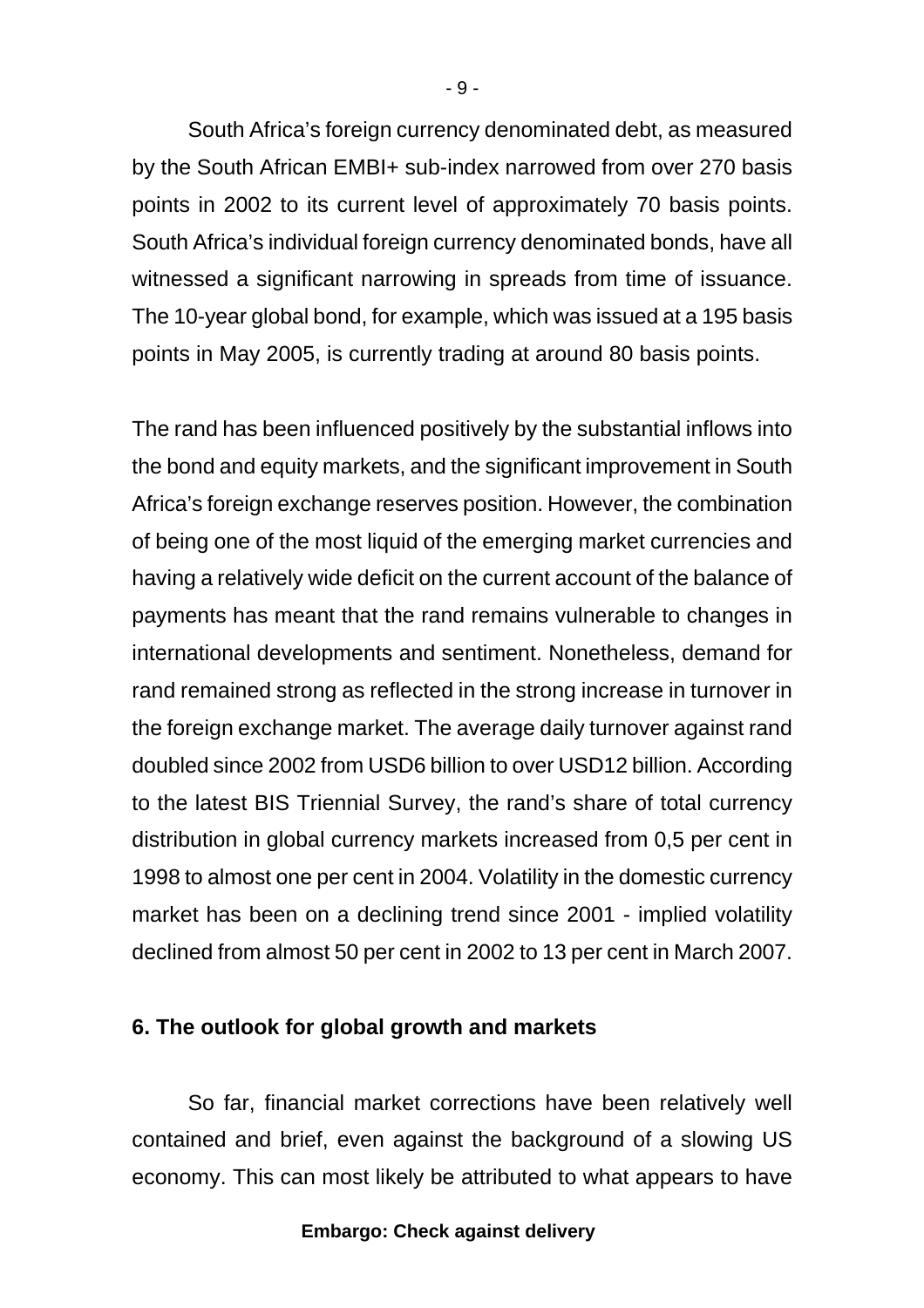been a rebalancing of global growth and the adoption of appropriate economic policies. With regards to the latter aspect, there is little doubt that monetary policy has been fairly successful in containing inflationary pressures across the globe.

Strong growth elsewhere is expected to partly shelter emerging markets from a US slowdown. The effects are likely to be less severe than have been in the past, as the rest of the world has become more resilient to a US slowdown with reduced dependence on the US consumer. However, adverse developments in the US could affect equity markets, particularly investor sentiments towards emerging market assets.

A further risk to global markets is that of the unwinding of yen carry trades. As noted earlier, in February 2007 markets reacted adversely to the Bank of Japan's decision to raise interest rates by 25 basis points. In particular, the high-yielding currencies suffered the most, as investors unwound their long positions in these currencies and reduced their short positions in the yen. However, at this stage, the market is pricing in a modest scenario of interest rate increases. Similarly, in China, with fixed investment and economic growth exceeding expectations, the authorities have signaled their intentions of cooling down the economy. However, there are market concerns that further policy tightening could adversely impact on Chinese and world economic growth. Given the prominent role of China in the world economy today, investor perceptions about Chinese prospects have implications for global markets. Thus, it is becoming evident that Chinese economic policy is no longer about China but the global economy. This was evident during the third week of April 2007 when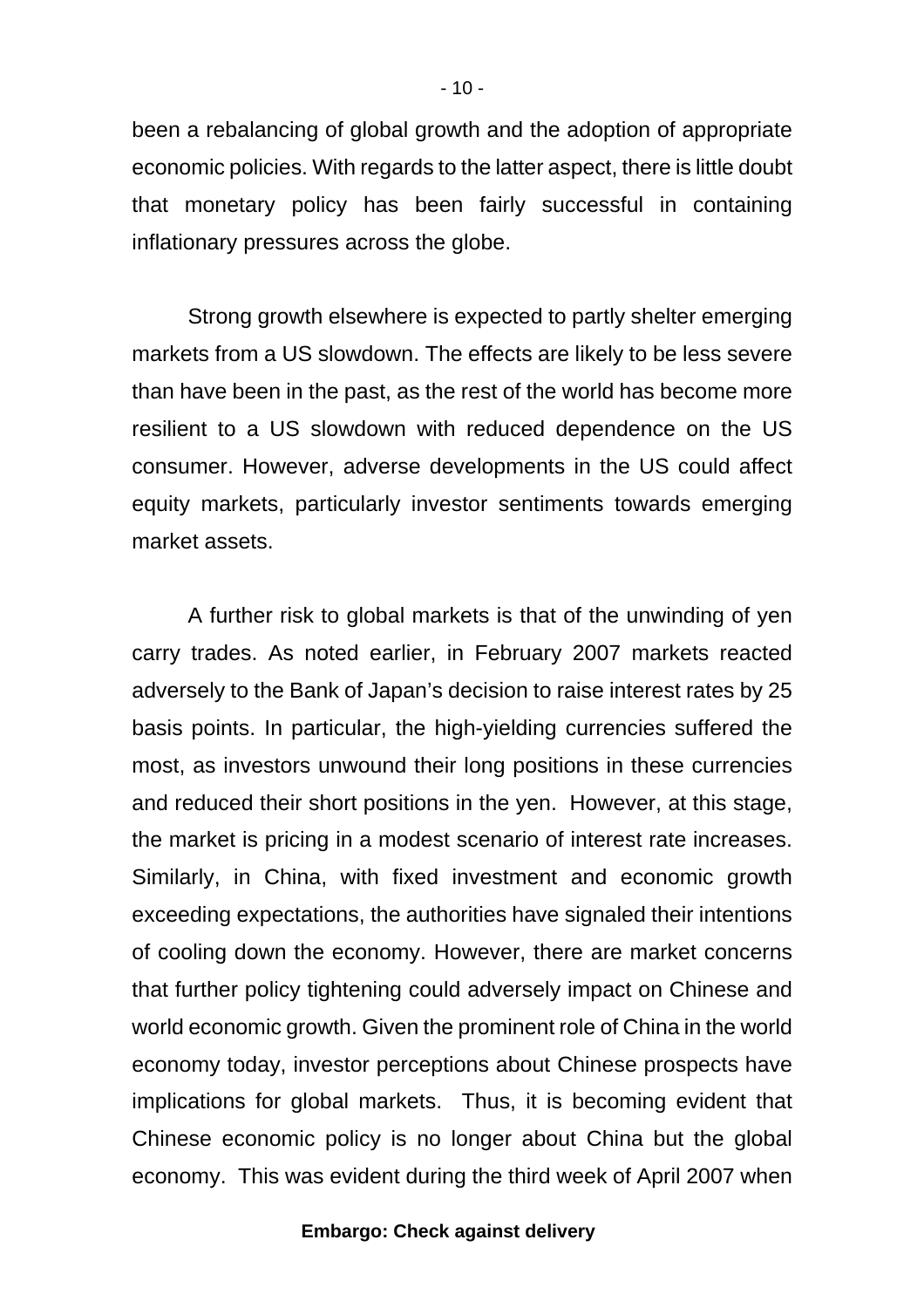global markets came under renewed pressure, albeit briefly, following the fourth increase in China's banking sector cash reserve requirement this year. The People's Bank of China increased the cash reserves requirement from 10,5 per cent to 11,0 per cent, in addition to three interest rates increases effected over the past year.

Of course, global imbalances remain a key challenge. The April 2007 World Economic Outlook published by the IMF projects that imbalances are unlikely to fall much over the short term, and therefore continued large cross-border net capital flows will be needed to finance the current account imbalances at their present levels. A disorderly adjustment of these imbalances could result in a sharp depreciation in the US dollar, thereby impacting negatively on global economic growth. It is not clear whether under these circumstances the rand would find itself moving with the dollar, or in the opposite direction. Much will depend on how world growth and risk perceptions are affected in such a scenario. However, at this stage a disorderly unwinding of these imbalances appears unlikely.

# **7. Conclusion**

Currently the world economy is characterised by generally strong growth and low inflation. This favourable scenario has also benefited emerging markets, which are now starting to play a larger and more crucial role in the global economy. Nonetheless, as we have seen on a number of occasions, markets are susceptible to changes in sentiment. Thus far, negative developments stemming from changes in sentiment has generally been brief. However, sustained market moves could lead to a deterioration of growth prospects. Global imbalances and the